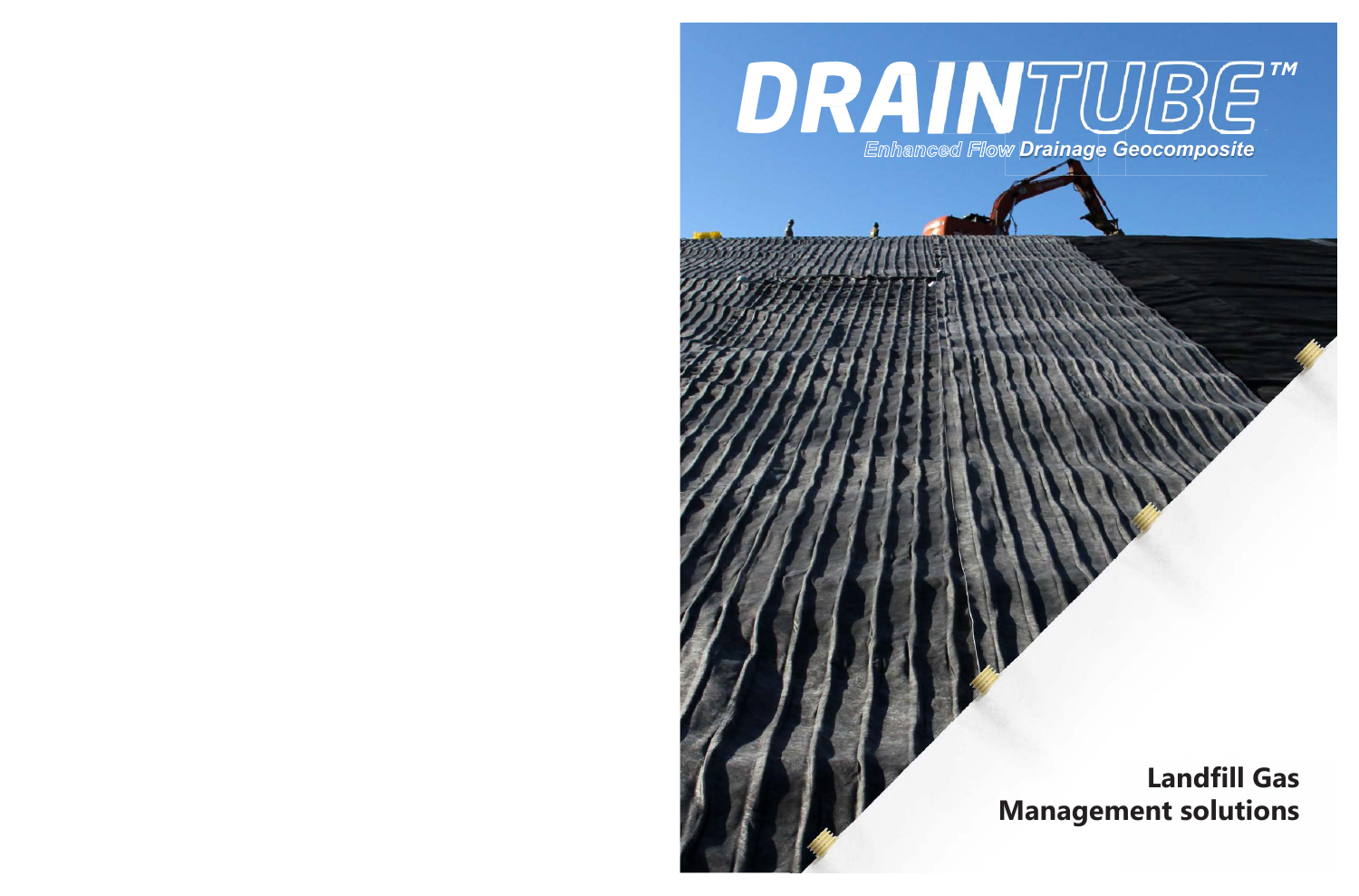#### **Quick Connect System™**



**The DRAINTUBE® mini-pipes can be positively connected to interceptor drains without trenches with the Quick Connect System.**

**Quick Connect System creates a airtight connection between the gas piping network and DRAINTUBE®.**





**Afitexinov**, is specialized in drainage **geocomposites for over 25 years and considered a leader in this field in Europe.**

# **Texel**



**7Exel, founded** in 1967, is now **manufacturing a large range of nonwoven materials, including very high quality geosynthetics, and is recognized as a leader in North America.**

# afitex**·Texel**

#### **Geocomposite drainage solutions you can count on**

## afitexinov

**The experience and expertise of both Afitex and Texel stand for excellence in the design, development, manufacture and marketing of high quality specialized synthetic materials – such as DRAINTUBE® – designed primarily for drainage markets. Located in Quebec, Canada, the company transforms basic textiles into high performing geosynthetic drainage products.**

**DRAINTUB(® combines standard pipe and geotextile technology into a unique package offering superior long term drainage capacity and performance.**

**Standard 3,200 sf rolls (13.1' x 246') cover over 30% more area than other geocomposites and are installed very much like standard geotextiles. With no nets to tie together and using normal geotextile seaming methods, installation is a snap.**

**Our Lymphea design software and our talented professionals are available to help make your project a success from concept to completion.**



The final cover system must include a gas venting layer to provide a conduit for LFG to travel to **gas wells. DRAINTUBE 606 ST2 D25 as gas venting layer improves the collection rate, limits the gas pressure under the geomembrane and protects it from unexpected mechanical damages.**

**DRAINTUBE® can be connected to the LFG network through a regular collector trench or** directly to a manifold using Quick Connect System.



### **DRAINTUBE® LFG TO COLLECT AND CONTROL GAS AT EACH STAGE OF THE LANDFILL'S LIFE**



#### **During operation Horizontal LFG collection within the waste mass**

**Landfill gas (LFG) needs to be effectively extracted from active landfill to comply with air regulation and reach the 75% lifetime gas capture rate recommended for MSW landfill.**

**Placed directly within the waste mass, DRAINTUBE 500P LFG4 D25 replaces the traditional horizontal LFG trenches.**

**It is unrolled directly on the waste and connected to the LFG system conveyance piping using Quick Connect System.**



#### **During operation Temporary cap with LFG collection**

**Temporary caps are used on open landfill cells to limit rainfall infiltration into the waste and prevent gas from escaping the sides of the landfill.**

Installed directly under the geomembrane, DRAINTUBE 303 LFG1 D25 permits to collect the gas and control the LFG pressure build-up. It is connected to the LFG system conveyance piping using Quick Connect System and a vacuum can be applied.

Flexible and easy to install, DRAINTUBE 303 LFG1 D25 provides a dense mini-pipe network able to solve any LFG surface emission concerns.



To further limit air intrusion into the gas network, DRAINTUBE<sup>®</sup> geocomposite can be manufactured with an associated coated woven polyethylene geomembrane on its upper side: DRAINTUBE 600CW LFG2 D25.

#### **Closure LFG drainage within the final cover system**